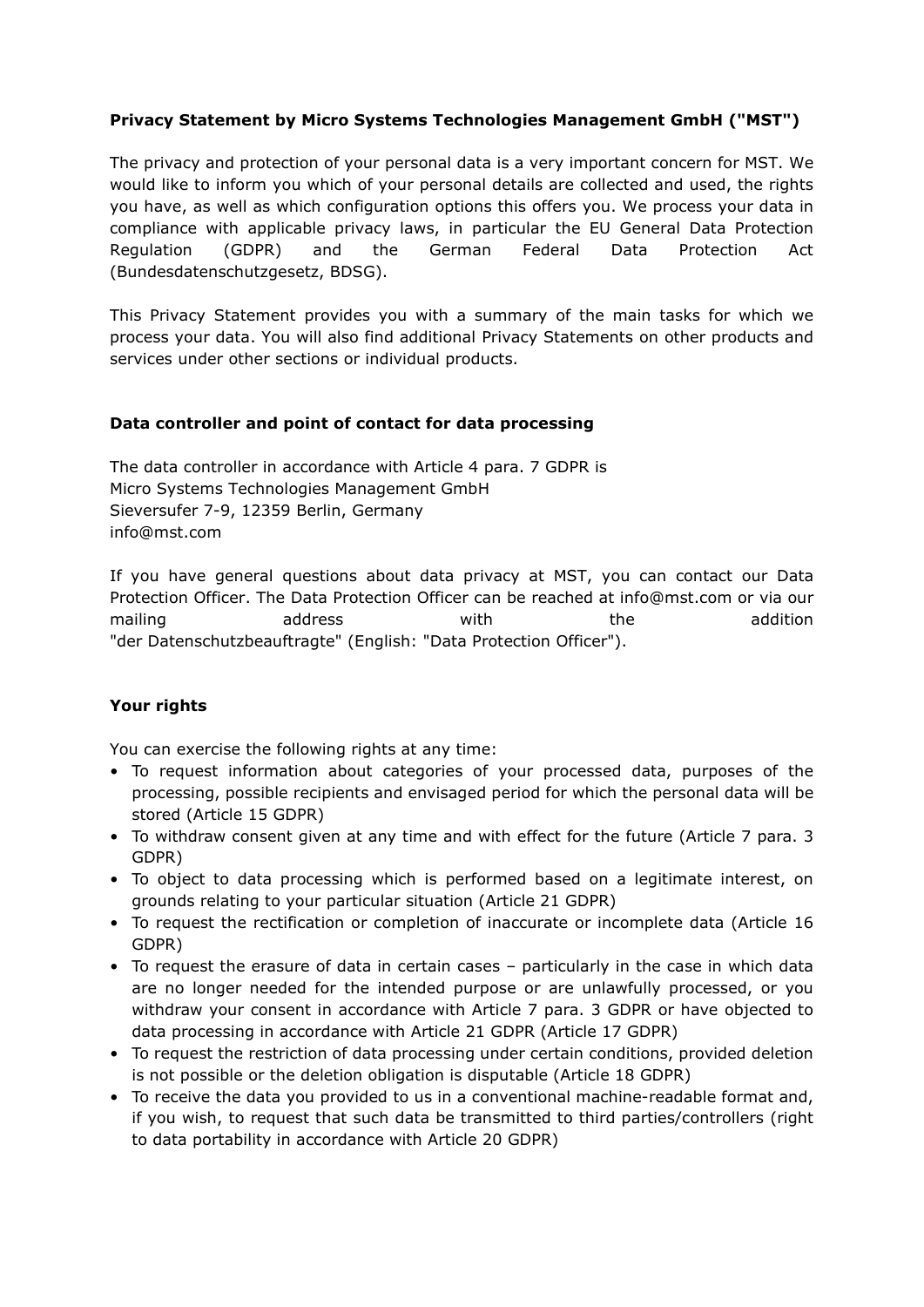In addition, you have the right to file a complaint with the data protection supervisory authorities in accordance with Article 77 of the GDPR. The supervisory authority responsible for us is:

Berliner Beauftragte für Datenschutz und Informationsfreiheit Friedrichstr. 219, 10969 Berlin, Germany Phone: +49 (0)30 13889-0 Fax: +49 (0)30 2155050 E-mail: [mailbox@datenschutz-berlin.de](mailto:mailbox@datenschutz-berlin.de)

## **1. Data processing during use of the MST websites**

### **a. Browser data**

If you visit the MST websites, we collect the data transmitted from your browser to our server. Depending on the browser used and its settings, these are usually the following data:

- IP address
- Date and time of the inquiry
- Information about the time zone your browser uses
- Address of the requested page (URL)
- The respectively transmitted amount of data
- Operating system
- Name, language and version of the browser software
- Manufacturer and type of the device on which the browser is used

We generally use these data only where this is required to provide a functioning website and to show our contents and services.

We use these data for the following purposes:

- Enable access to and visit of the MST website
- Detect, eliminate, and prevent errors, malfunctions, and possible misuse

The legal basis for the processing of these data is Section 25, para. 2(2) of the Telecommunications Telemedia Data Protection Act (Telekommunikation-Telemedien-Datenschutzgesetz - TTDSG) and also our legitimate interest in accordance with Article 6 para. 1(f) GDPR.

No data will be passed on to third parties.

Data will be deleted once they are no longer needed for the above-mentioned purposes within the scope of the legal basis upon which they were retained, normally when the browser session is exited but at the latest within one month.

### **b. Cookies**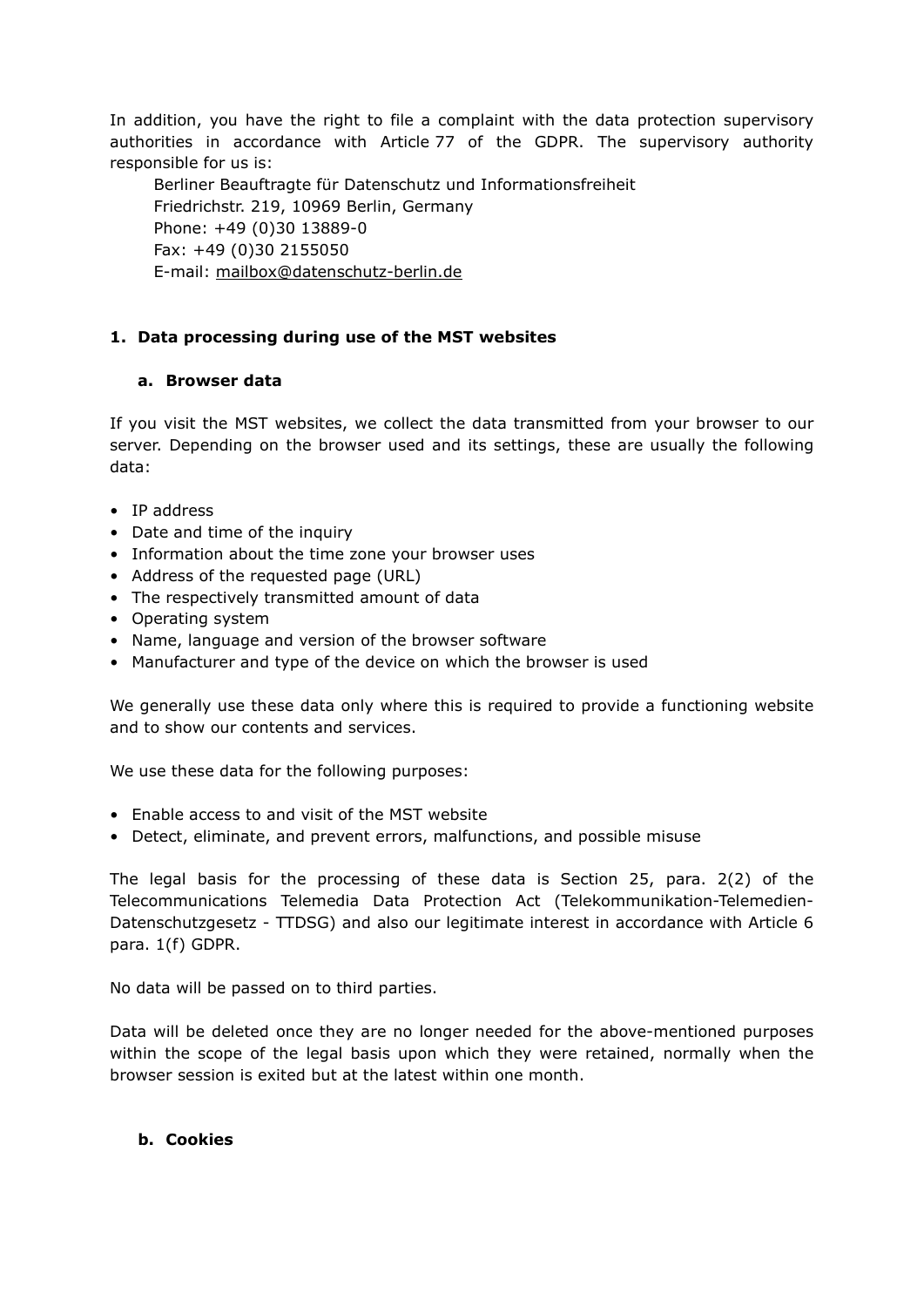We use cookies on the MST websites. Cookies are small text files or comparable storage technologies which are stored by your browser on your terminal device and allow your browser to be recognized.

We use "session" cookies (temporary or transient cookies) and "persistent" cookies.

**Session cookies** are only stored during your usage of our websites. These cookies are needed for transactions (such as logging into a user account) and are valid in each case until the end of the browser session. This means that, depending on your browser's type and settings, the cookies are automatically removed after the end of the session or after the tab or browser is exited unless you have configured your browser settings differently. The session cookies we use contain only a session ID.

Persistent cookies are stored for future sessions on your computer to recognize visitors returning to the websites after a long period and to be able to offer them the products or services they require. Persistent cookies are permanently stored on your terminal device and are not deleted when the website is exited or the browser is closed. Persistent cookies can only be removed manually.

#### **What are cookies used for?**

#### • **Strictly necessary cookies**

Strictly necessary cookies are used to make a website usable by enabling basic functions such as site navigation and access to secure areas of the website (shopping cart cookies, cookies for logins, cookies for storage of country/language selection, cookies for using cookie consent tools). The website cannot work properly without these cookies. These cookies cannot be disabled.

You can configure your browser to block these cookies or inform you of these cookies. If you do, some parts of the website may not work.

#### • **Functional cookies**

Functional cookies allow additional features and personalization to be offered such as videos and live chat.

If you do not permit these cookies, some or all of these features may not work properly.

### • **Analytical cookies**

Analytical cookies are used by us or third parties for tracking and analyzing user behavior, delivering user-based content or for marketing purposes. This means we can show website contents that are appropriate to the target group and improve website content and functionality.

If you do not permit these cookies you may not experience user-based contents or targeted offers on other websites, for example.

The legal basis for storage of cookies, device identifiers and similar tracking technologies or for the storage of information on the end user's terminal equipment and access to this information is the European ePrivacy Directive in conjunction with the TTDSG.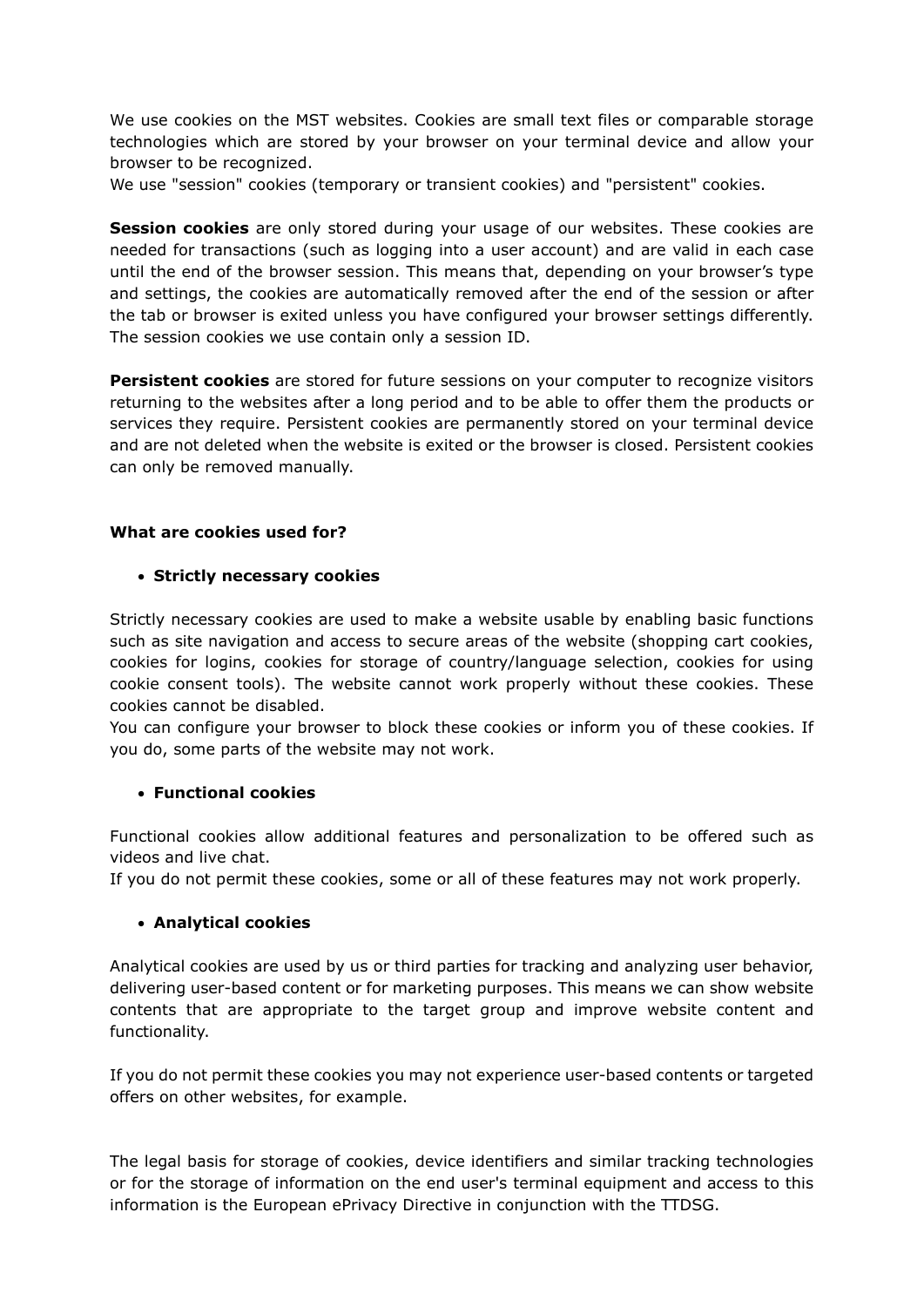Please note that the legal basis for processing the personal data collected in this context then stems from the GDPR (Art. 6 para. 1 sentence 1 GDPR). The relevant legal basis according to the GDPR in each specific case of processing of personal data can be found below in the table on the cookie or tracking technologies used by us.

The primary legal basis for the storage of information on the end user's terminal equipment—in particular, for the storage of cookies—is your consent, Section 25 para. 1(1) TTDSG. By visiting our website, you give us your consent—which, of course, does not have to be given—and you can revoke it at any time in the Cookie Settings.

According to Section 25 para. 2(2) TTDSG, consent is not required if the storage of information on the end user's terminal equipment or the access to the information already stored on the end user's terminal equipment is absolutely necessary for the provider of a telemedia service in order to be able to provide a telemedia service expressly requested by the user. You can see in the Cookie Settings which cookies are to be considered absolutely necessary (often also referred to as "technically necessary cookies") and therefore fall under the exceptions to Section 25 para. 2 of the TTDSG and hence do not require consent.

**You can view and edit how cookies are set or accessed at any time under "Cookie Settings". However, disabling cookies may limit the websites' functionality (e.g., login to certain sections).**

If you opt out (for example, by disabling a cookie that you have previously confirmed), a persistent cookie will be installed by us to allow an opt-out (disabling) of cookies to be recognized and considered during future visits to our websites.

Opt-out cookies prevent the future recording of your data when visiting this website from a particular terminal device or browser and a specific domain. However, to prevent recording on different devices, the opt-out must be performed on each device/browser used.

Service providers employed by us may also use cookies, especially for web analysis, conversion tracking, and re-marketing.

You can find an overview of the cookies used on our websites here: [https://biotronik.cdn.mediamid.com/cdn\\_bio\\_doc/bio37326/120434/bio37326.pdf](https://biotronik.cdn.mediamid.com/cdn_bio_doc/bio37326/120434/bio37326.pdf)

#### **2. Data processing in relation to newsletters or invitations to surveys**

If you subscribe to a newsletter or consent to participate in a survey, we will use your contact details (e.g., e-mail, first name) to send the newsletter or contact you as part of surveys.

These data are processed in order to inform you about our products and services and to obtain information about the usability and user-friendliness of our products.

The legal basis for the processing of such data is provided by the consent you have granted in accordance with Article 6 para. 1(a) GDPR, and our legitimate interest in accordance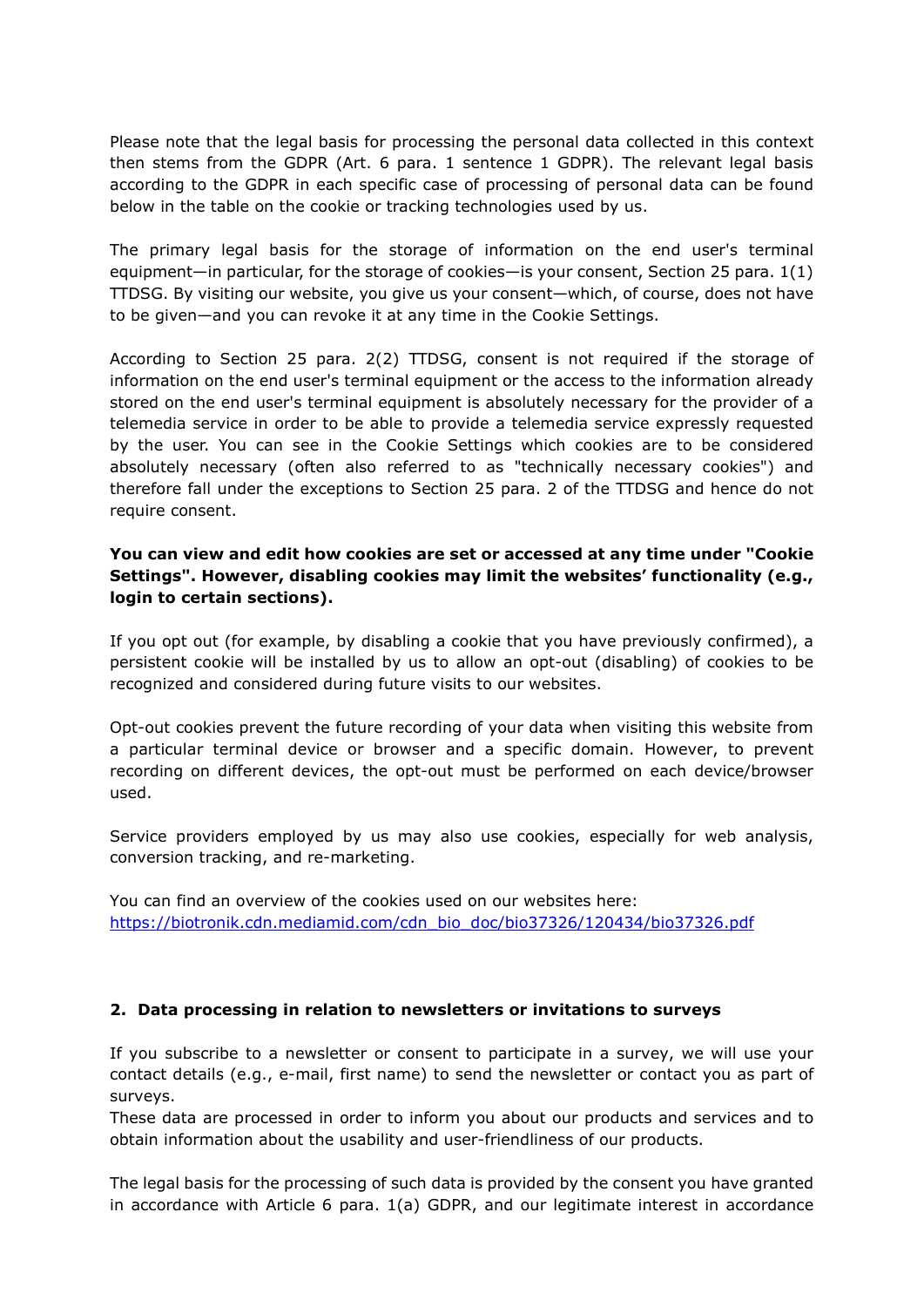with Article 6 para. 1(f) GDPR in marketing activities and exchanging experiences with our customers.

No data will be passed on to third parties; however, in some cases we contract service providers who process data on our behalf or we might pass data on to affiliated companies in case they are responsible for processing newsletters or invitations.

We will retain your data until you unsubscribe or notify us that you no longer wish to receive newsletters or no longer wish to be included in surveys. Your e-mail address is then retained for up to three years for consent verification purposes.

### **3. Data processing during user tests**

We conduct user tests and surveys on our products and services. Participation is always voluntary.

We process the data in relation to which you have provided written consent such as, for example, your name, age, gender, device usage, photographs etc.

We use these data for product improvement and product development, to ensure product safety and quality and to meet the requirements of DIN EN 62366 (Usability Evaluation).

The legal basis for this is provided by the consent you have granted in accordance with Article 6 para. 1(a) and Article 9 para. 2(a) GDPR.

No data will be passed on to third parties; however, in some cases we contract service providers who process data on our behalf or might pass data on to affiliated companies in case they are responsible for the tests.

We will retain your data until you notify us that you no longer wish to participate in user tests. Your e-mail address is then retained for up to three years for consent verification purposes. Other data may also be retained where legal obligations prevent them from being deleted (for example, quality assurance requirements).

### **4. Data processing during events**

The personal data we process during events or your participation in programs, workshops etc. include but are not limited to:

- Contact information, including but not limited to first name and surname, title (where applicable), address, telephone number (where applicable), e-mail address
- Information about the company or institution you work for
- Information about your professional position
- Date of birth and place of birth, where applicable

We will normally collect these data directly from you. In certain cases we will obtain personal data about you from the company or institution you work for to allow us to invite you to one of our events.

We will use your contact details (name, mailing address, e-mail address) to send invitations to our events that match your interests and to send relevant materials (such as the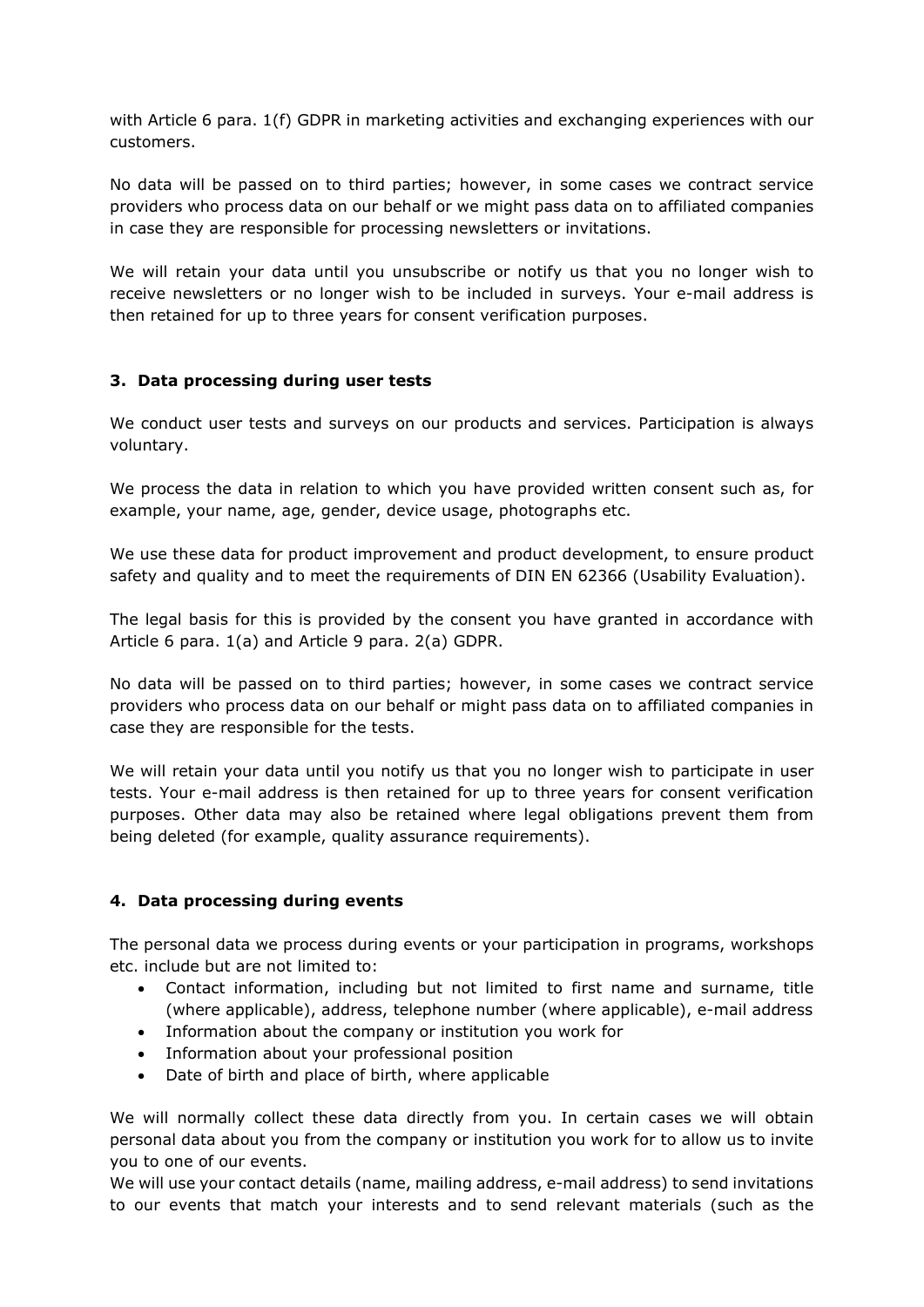program) by mail or e-mail in advance of the event. The legal basis is provided by Article 6 para. 1(f) GDPR based on our legitimate interest in adequately communicating our company strategy and entrepreneurial actions which also comprise public events and retaining rapporteurs.

## **If you no longer wish to receive invitations to our events, you can object to the use of your data for these purposes by sending an e-mail stating your objection to info@mst.com at any time. We shall then immediately stop sending invitations to our events.**

If you participate in an event arranged by us, we shall process your data set out above to conduct the event and to allow you to participate. This also includes recording, where applicable, your name, information about your company or institution and your current professional position in a list of participants which is provided to the other participants in the event (in some cases also in electronic format), or possibly providing the event moderators with your data (name, information about your company or institution) for the purpose of conducting the event. We shall also use these data to send you event-related materials compiled after the event (such as conference documents). We may also disclose your data to cooperating institutions or affiliated companies where this is required to conduct the event and to allow you to participate, for example an external guest management company. The legal basis for this data processing is as set out in Art. 6 para. 1(b) GDPR.

We shall retain your contact details for the purpose of sending invitations until you withdraw object in order to exercise our legitimate mutual interest in communication or information. We shall retain your objection for a period of 3 years for evidential purposes.

### **5. Photographs and video recordings during events**

We process image, video and voice recordings to provide Live-Stream or "Video-ondemand" for training purposes or for persons unable to attend the event. The legal basis is the consent you have granted in accordance with Article 6 para. 1(a) GDPR.

In addition, photographs and/or videos are regularly taken at our events, some of which are published on our homepage, on our social media channels, in external or internal reports or MST newsletters. Metadata such as the location and time of the recording and location are automatically stored in the digital cameras alongside the photographs and video recordings. The legal basis for publishing the photographs and video recordings is as set out in §§ 22, 23 of the German Art Copyright Act (KUG) and usually the consent you have granted in accordance with Article 6 para. 1(a) GDPR.

In certain cases the legal basis for producing and storing photographs and video recordings can also be provided by Article 6 para. 1(f) GDPR based on our legitimate interest in reporting on the event.

**Where we process your data based on a particular interest, you have the right in accordance with Article 21 para. 1 GDPR, to object, on grounds relating to your particular situation, at any time to the production and storage of your photographs and video recordings with future effect by sending an e-mail containing your objection to info@mst.com.**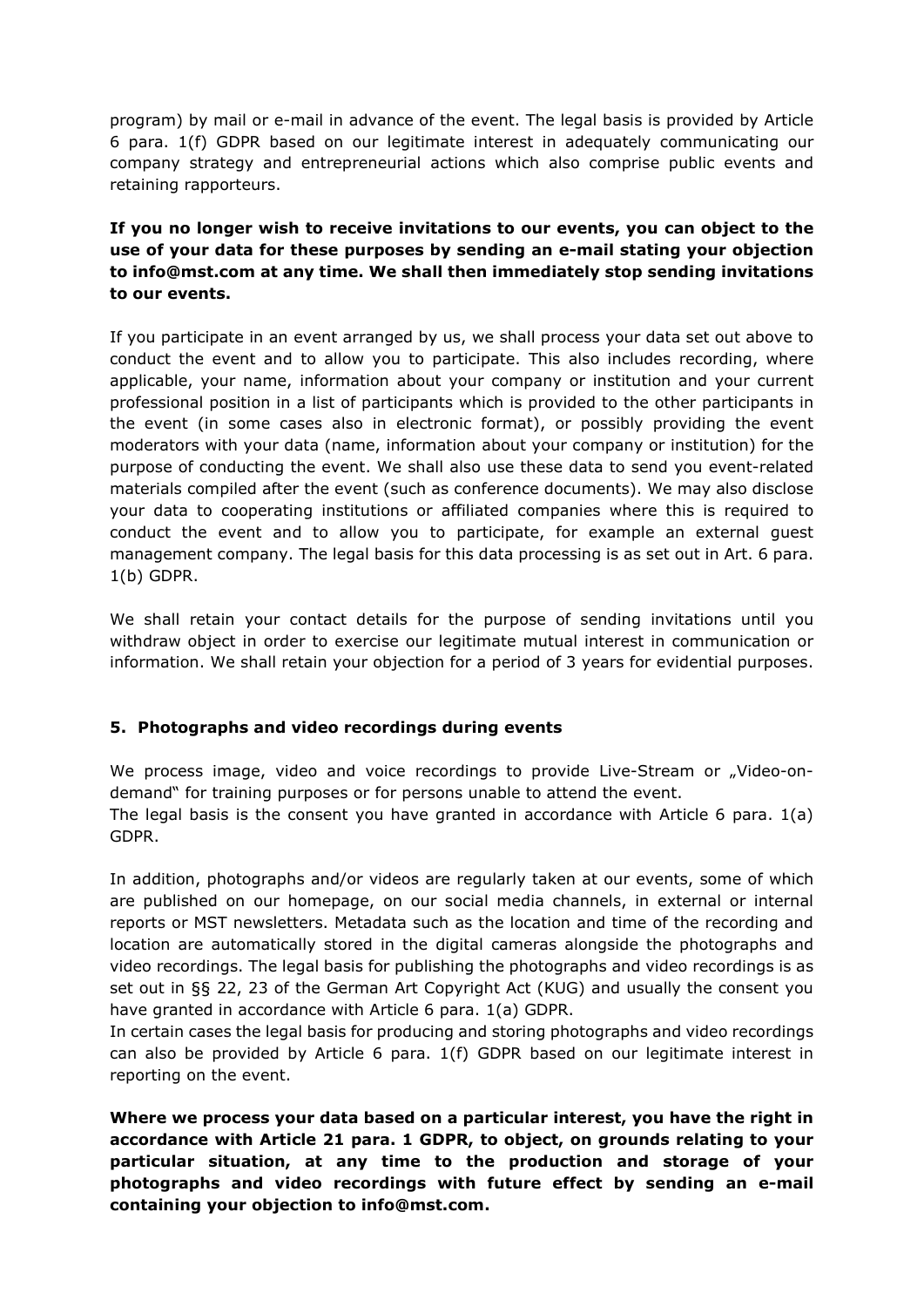## **Where we use these data based on the consent you have granted, you may withdraw your consent at any time with future effect by sending an e-mail stating your withdrawal to info@mst.com.**

We hereby expressly advise you that external reporters may be present at some events who also create photographs and videos. However, since we have no control over the photographs and videos created by the external reporters or how they use them, we cannot provide any information about the purpose and scope of the processing of your data by those external rapporteurs.

The photographs and video recordings (and metadata) of you stored on the basis of Article 6 para. 1(a) GDPR shall be retained until you withdraw your consent.

The photographs and video recordings (and metadata) of you stored on the basis of Article 6 para. 1(f) GDPR shall be retained until you lodge a legitimate objection against such retention in accordance with Article 21 para. 1 GDPR, unless there are overriding legitimate grounds for the processing as set out in Article 21 para. 1 sentence 2 GDPR.

Where data are disclosed to contracted processors under our instruction, this shall be subject to the scope and periods required to render the services.

## **6. Data processing relating to video surveillance**

We use video cameras for surveillance purposes in appropriately signed areas of the company premises.

Data processing is conducted for the purpose of building security, exercising householder rights, protecting company property and to prevent and investigate criminal offenses on the basis of Article 6 para. 1(f) GDPR based on our legitimate interests.

Where recording takes place, video data shall be stored for a maximum of seven days and then deleted. Data shall only be stored for longer periods where this is required in specific cases to press legal claims or prosecute criminal offenses.

Video data shall only be transmitted to third parties (such as the police) if required to investigate criminal offenses.

## **7. Data processing during inquiries**

If you contact us, e.g., via e-mail, phone, or contact form on the MST websites, we will use the data you shared with us to process your inquiry.

In order to provide you with the right information or check that you are properly authorized, we will normally need the following information:

- E-mail address
- Name
- Country
- Address, if necessary
- Device serial number, if necessary
- Other data provided, if necessary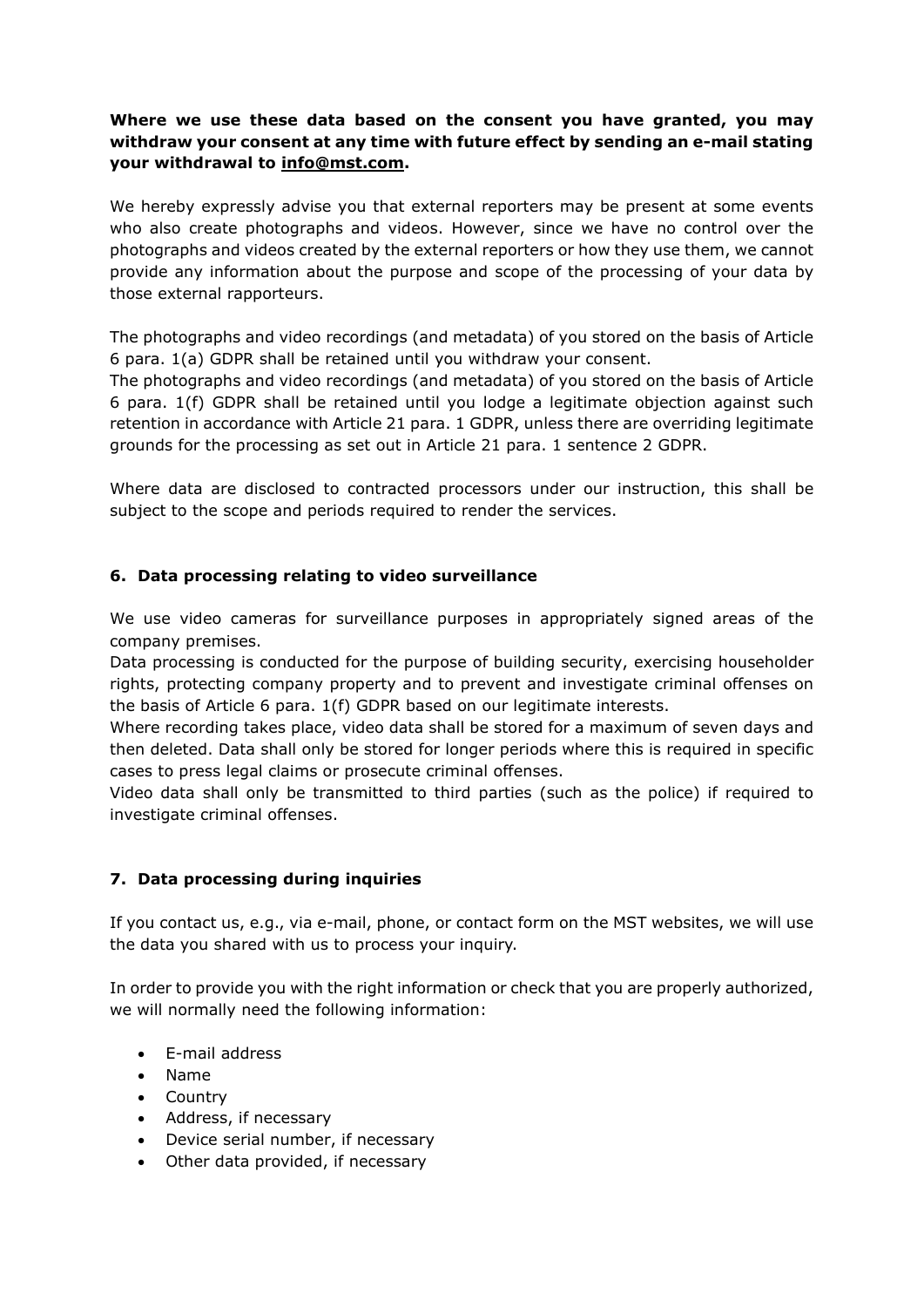Your data are processed on various legal bases depending on the content of your inquiry:

- contractual queries: Article 6 para. 1(b) GDPR
- legal obligations: Article 6 para. 1(c) or Article 9 para. 2(i) GDPR (e.g. provision of technical manuals or product information)
- legitimate interest: Article 6 para. 1(f) GDPR
- where consent has been granted: Article 6 para. 1(a) or Article 9 para. 2(a) GDPR

No data will be passed on to third parties; however, in some cases we contract service providers who process data on our behalf or we might pass data on to affiliated companies in case they are responsible for processing your request.

After your data are transmitted they shall be deleted immediately once they are no longer required for the purposes set out above and within 3 years, provided that there are no other legal obligations to retain data.

### **8. Registration for using products and services**

You have the option of registering or logging in for certain products or services—for example, on our website, platforms, databases or other applications—in order to be able to use the respective applications/services. During the registration or login process, we usually collect the following information:

- Name
- E-mail address
- Contact and profile data
- Usage data
- Other data provided, if necessary

The legal basis for the processing of this data is the fulfillment of our contractual obligations under Article 6 para. 1(b) GDPR and your consent under Article 6 para. 1(a) GDPR.

No data will be passed on to third parties; however, in some cases we contract service providers who process data on our behalf or we might pass data on to affiliated companies in case they are responsible for processing your request.

After your data are transmitted, they shall be deleted immediately once they are no longer required for the purposes set out above and within 3 years, provided that there are no other legal obligations to retain data.

### **9. Other data processing**

Where we process data for purposes other than those listed in this Privacy Statement, you will find more specific Privacy Statements under the relevant sections or for individual products.

### **Place of data processing**

Your data will in general be processed in Germany. If, by way of exception, your data are processed outside of the European Union (so-called third countries), this will happen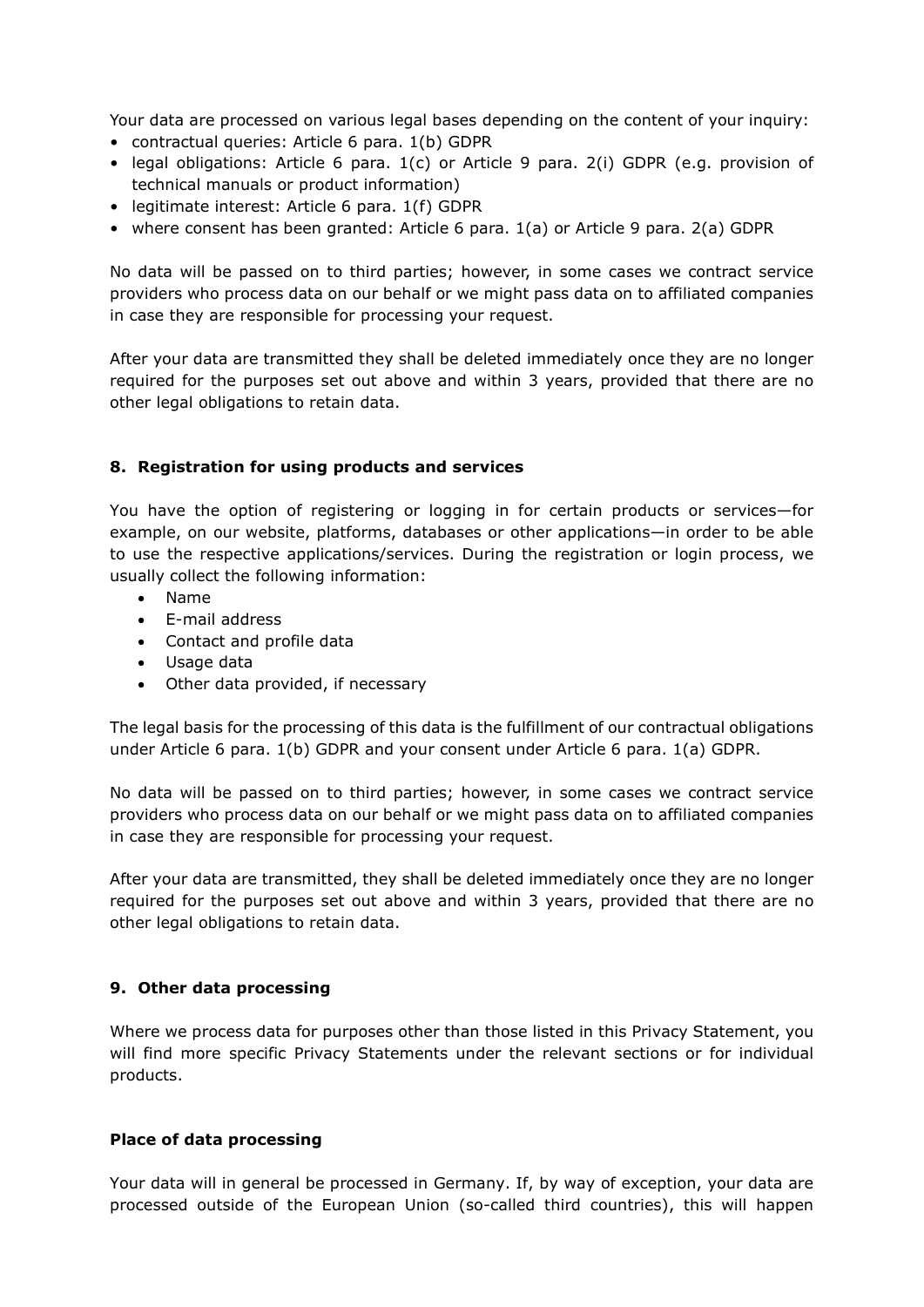provided you have given your express consent for this or this is necessary for us to provide services to you or this is provided for by law (Article 49 GDPR). Moreover, your data are processed in third countries only to the extent that it is ensured through certain measures that an appropriate level of data protection exists for this (Article 44 et seq. GDPR).

### **Encryption of the data transmission**

To ensure the confidentiality of your data also during transmission, we use state-of-theart encryption methods, such as HTTPS/TLS.

Last update: May 12, 2022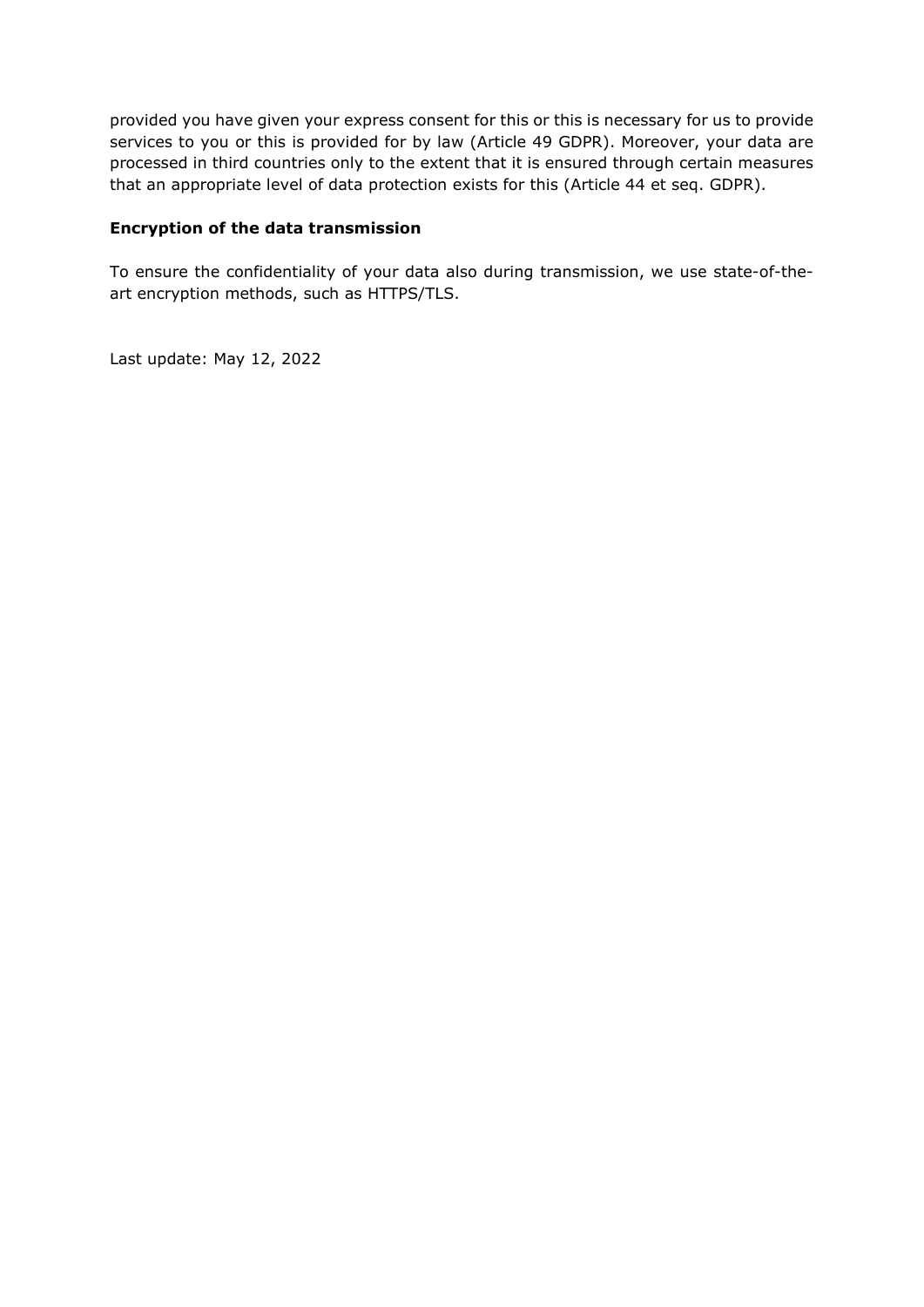## **STATE-SPECIFIC PRIVACY NOTICES**

#### **BRAZIL**

This Brazil Privacy Notice applies to personal data processing activities under Brazilian Data Protection Law (Lei Geral de Proteção de Dados Pessoais, LGPD) law and supplements our Privacy Statement.

### **Data controller and point of contact for data processing**

The data controller in accordance with Article 5, clause VI LGPD is

Micro Systems Technologies Management GmbH Sieversufer 7-9, 12359 Berlin, Germany info@mst.com

If you have general questions about data privacy at MST, you can contact our Data Protection Department. The Data Protection Department can be reached at info@mst.com.

#### **Your rights**

You can exercise the following rights at any time:

- To confirm the existence of processing activities of your data
- To Request, in accordance with article 18 LGPD:
	- a. Information about categories of your processed data, purposes of the processing, possible recipients and envisaged period for which the personal data will be stored
	- b. Rectification or completion of inaccurate or incomplete data
	- c. Block, erasure or anonymization of no longer needed data processing are unlawfully processed or not needed for the intended purpose, in accordance with the law
	- d. Transfer of the data to third parties/controllers (right to data portability), made in written in accordance with current law
	- e. information of the possibility to not consent with the data processing and its consequence if you decide not to consent with the data processing
- To withdraw consent given at any time and with effect for the future
- To file a complaint with the data protection supervisory: Agência Nacional de Proteção de Dados – ANPD

### **Legal basis under LGPD (in addition to Privacy Statement/GDPR)**

Your data are processed on various legal bases depending on the data processing activity and the purpose:

• contractual performance and queries: Article 7, clause V LGPD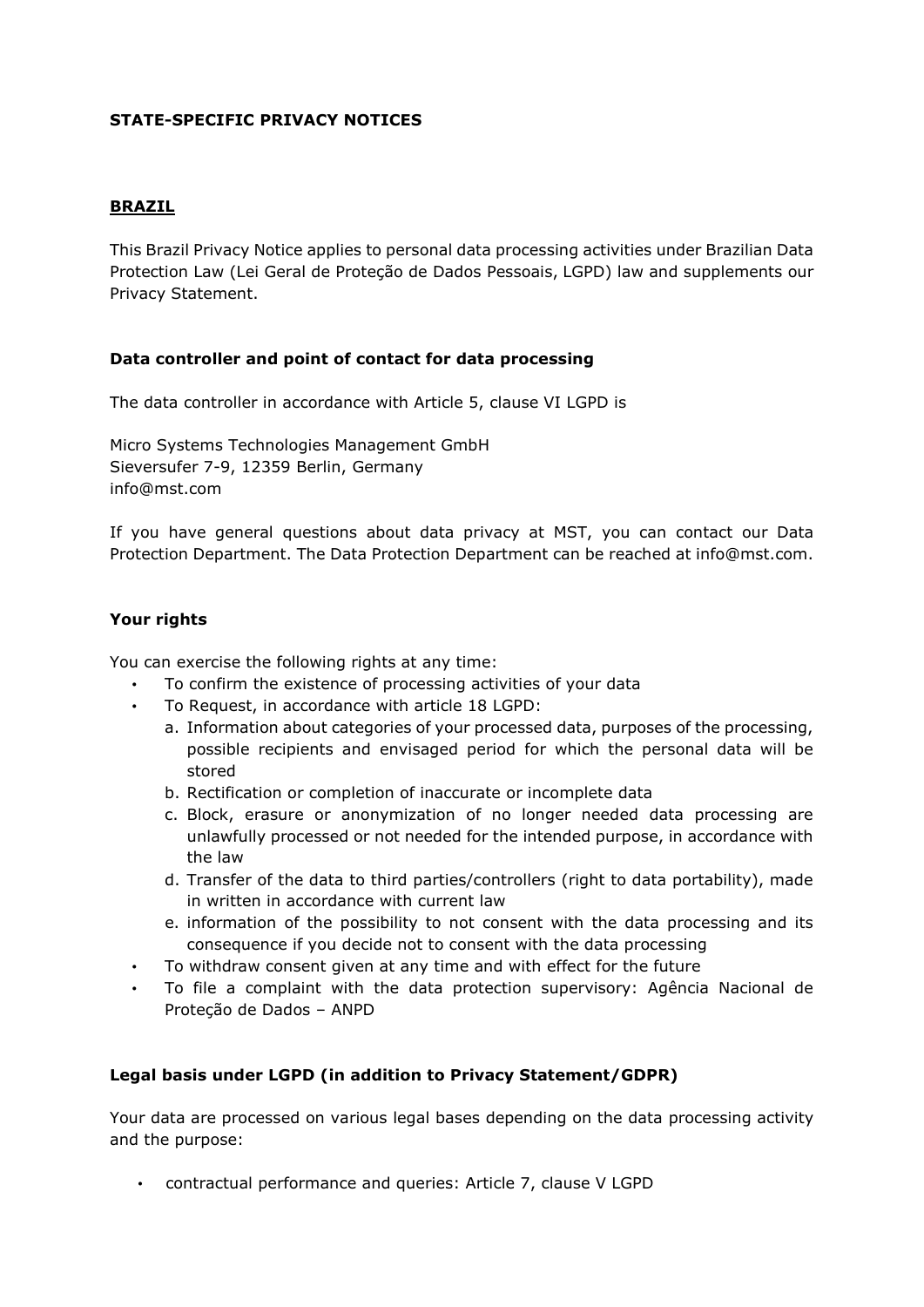- performance of legal obligations: Article 7, clause II and/or Article 11, clause II (b) LGPD
- legitimate interest: Article 7, clause IX LGPD
- where consent has been granted: Article 7, clause I and/or Article 11, clause I LGPD

Any international data transfer is made in accordance with the requirements of Article 33 LGPD.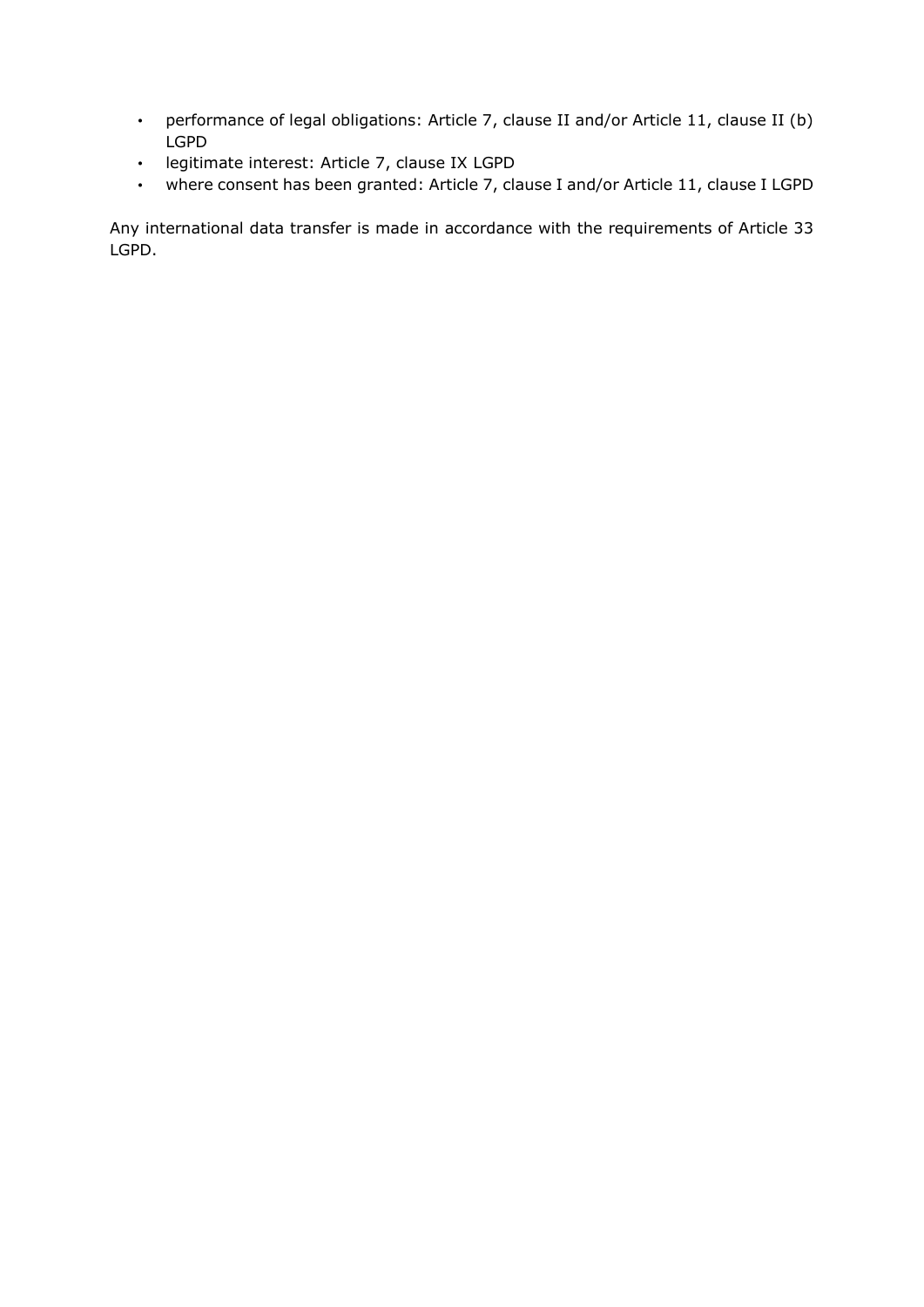## **USA/CALIFORNIA**

This notice for California residents supplements the information contained in our Privacy Statement and applies solely to residents of the State of California. We adopt this Supplemental Notice to comply with the California Consumer Privacy Act of 2018 (CCPA) and any terms defined in the CCPA have the same meaning when used in this Supplemental Notice. Under the California Consumer Privacy Act ("CCPA"), you have certain rights in relation to some of your personal data, including the right to certain disclosures and explanations of rights. This section explains your rights under California law.

## **CALIFORNIA CONSUMER PRIVACY ACT OF 2018**

### **Categories of Personal Information We Collect**

BIORONIK collects personal information that identifies, relates to, describes, references, is reasonably capable of being associated with, or could reasonably be linked, directly or indirectly, with a particular California consumer or household ("personal information"). We may have collected the following categories of personal information from consumers through our services within the twelve (12) months preceding the effective date of this Privacy Statement:

## **Personal Information Category**

- Identifiers such as
	- o Name
	- o Email address
	- o Postal address
	- o Phone number
	- o IP address
	- o Browser data, traffic data, location data, logs
	- o Device and usage data
	- o Gender
	- o Place/date of birth
	- o Age
	- o Professional position
	- o Photos/video recordings
	- o Information provided during queries of any type etc.

### **"Personal information" under the California Consumer Privacy Act does not include information that is**

- **publicly available from government records,**
- **de-identified or aggregated consumer information,**
- **health or medical information covered by the Health Insurance Portability and Accountability Act of 1996 (HIPAA) and the California Confidentiality of Medical Information Act (CMIA) or clinical trial data, or**
- **certain personal or financial information covered under certain sectorspecific privacy laws.**

**Categories of Sources of Personal Information**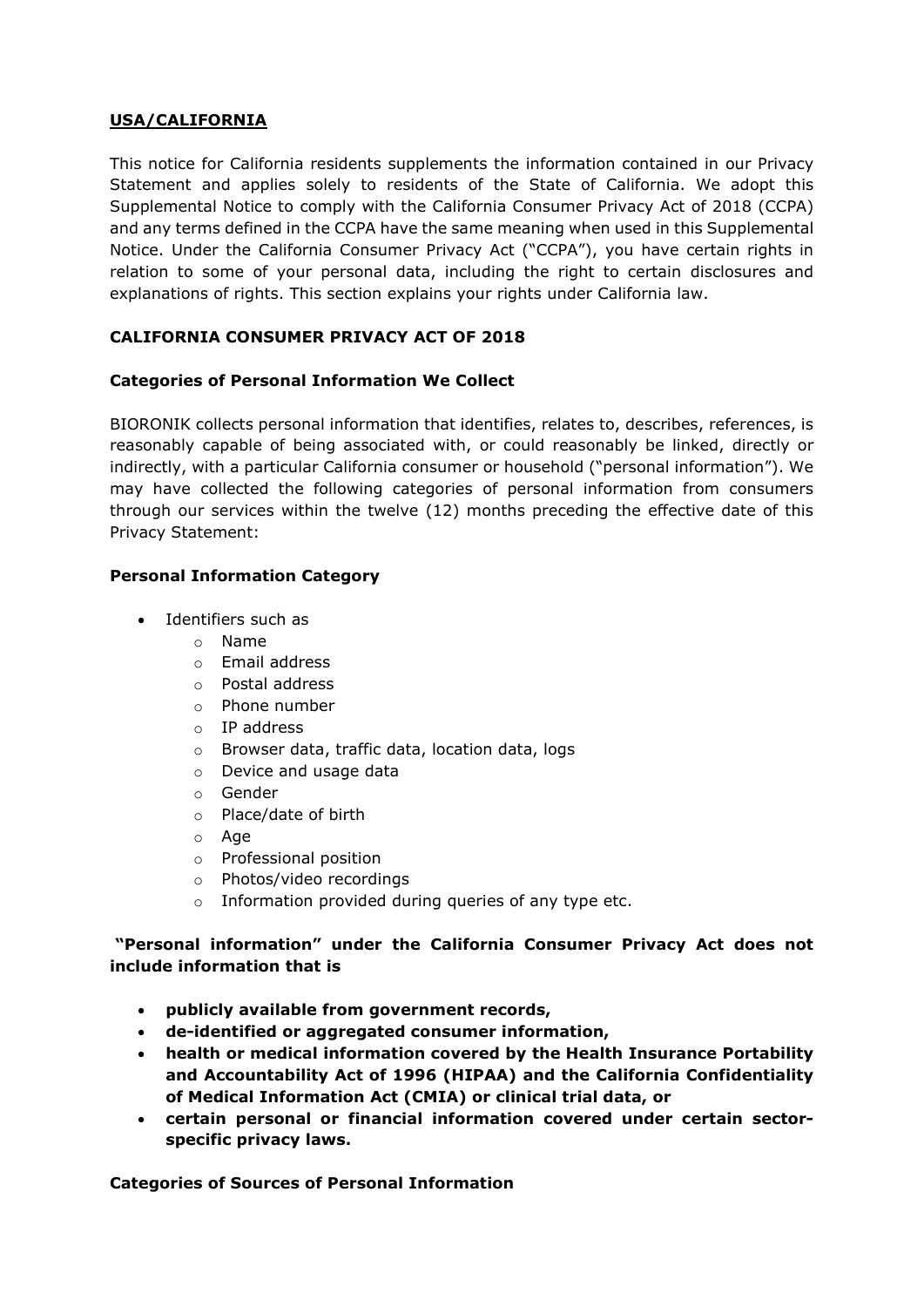We obtain the categories of personal information listed above from the following categories of sources:

• directly from consumers' interactions with us, including with our devices, services, applications, representatives, websites, newsletter subscriptions, events, meetings or other queries

### **Use or Disclosure of Personal Information**

In the past 12 months, we have used or disclosed the personal information we collect for our operational purposes and for one or more of the following business purposes:

- To provide services and products to consumers
- To respond to consumer requests
- To improve and personalize consumer access to and experience, for example, by telling consumers about new features, products, or services that may be of interest to them
- To develop records, including records of consumers' personal information
- To contact consumers about new features, products, or services that may be of interest to them, including information about products and services
- To analyze how people use our products and services and to research, develop, and improve programs, products, services and content
- To create a set of data that has only non-personal or de-identified information. In this case, we would remove your personal identifiers (your name, email address, etc.) and treat it like other non-personal or de-identified information.
- For activities to monitor and maintain the quality or safety of our products and services
- For activities described to consumers when collecting their personal information or as otherwise permitted under CCPA
- To detect and protect against security incidents and deceptive, malicious or fraudulent activity
- To ensure our products and services function as intended, including debugging, repairing and troubleshooting activities
- To comply with a law or regulation, court order or other legal process

For more detailed information regarding the purposes of our data processing activities please also refer to Para 1 et seq. in the main Privacy Statement above.

### **Children Under the Age of 13**

The MST websites are not intended for children under 13 years of age. No one under age 13 may provide any information to or on the websites. We do not knowingly collect personal information from children under 13. If you are under 13, do not use or provide any information on our websites or through any of its features/registers, any of the interactive or public comment features of our websites, or provide any information about yourself to us, including your name, address, telephone number, or email address. If we learn we have collected or received personal information from a child under 13 without verification of parental consent, we will delete that information. If you believe we might have any information from or about a child under age 13, please contact us at info@mst.com.

### **How We Share Personal Information**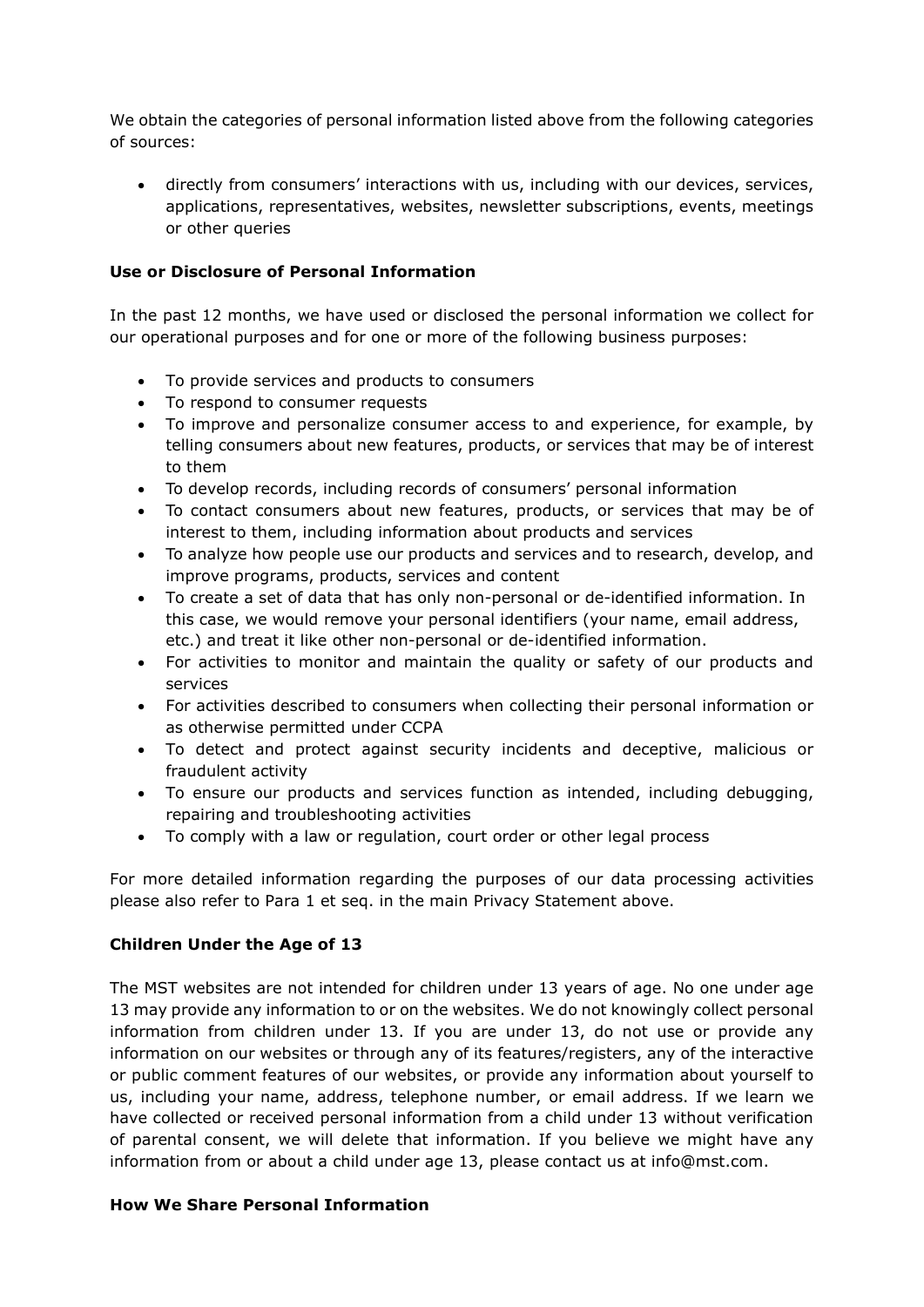MST will not share consumers' personal information with an unrelated third party without permission, except as described below.

In the ordinary course of business, we will share some personal information with companies that we hire to perform services or functions on our behalf. In all cases in which we share consumers' personal information with a third party, we will only allow them to keep, disclose, or use consumers' information to provide the services we asked them to provide.

We may share personal information with any member of our corporate group, including parent companies, subsidiaries, and affiliates, for purposes that are consistent with those identified in this Privacy Statement.

We may be required to release consumers' personal information in response to a court order, subpoena, search warrant, law or regulation. We may cooperate with law enforcement authorities in investigating and prosecuting users who violate our rules or engage in behavior which is harmful to other users or illegal. In addition, we may keep, disclose and use consumers' personal information in order to comply with U.S. and other governmental guidance, directions, regulations and laws.

## **Categories of Personal Information We Sell**

We do not sell personal information of California consumers.

This does not include disclosures that are not a "sale" under the CCPA, including when

- consumers instruct us to disclose their personal information,
- a consumer instructs us to interact with a third party that does not sell that information,
- we use or share consumers' personal information pursuant to a written contract with a service provider that is necessary to perform a business purpose, where our contract prevents the provider from using, keeping or disclosing consumers' personal information for any purpose other than the reason supplied in the contract, or
- consumers' personal information is transferred as part of a transaction in which the third party assumes control of all or part of our business.

### **Rights under California Law**

- **1. Right to Access.** If you are a California consumer, you have the right to ask us to send you the following information up to two times in a twelve-month period:
	- The categories of personal data we have collected about you.
	- The categories of sources from which we collected the personal data.
	- Our business or commercial purpose for collecting personal data.
	- The categories of third parties with whom we share personal data.
	- What categories of personal data we disclose about you for business purposes.
	- What categories of personal data we sell or exchange for consideration about you.
	- The specific pieces of personal information we have collected about you.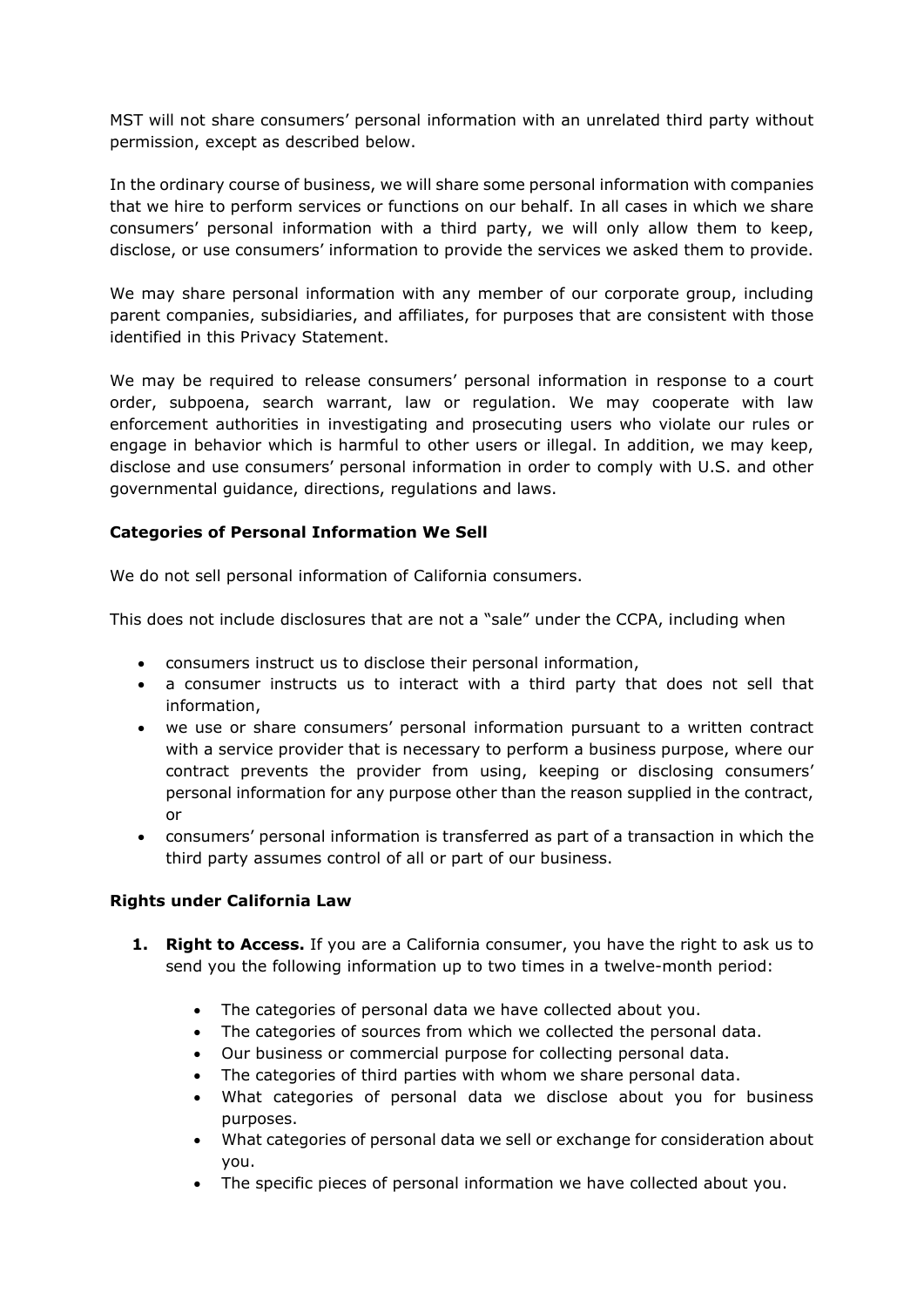- **2. Right to Delete.** If you are a California consumer, you have the right to ask us to delete the personal data about you we have collected. We may deny the request if the information is necessary to:
	- complete a transaction, including providing a requested or reasonably anticipated good or service, or fulfill a contract between the consumer and MST;
	- detect and protect against security incidents, malicious, deceptive, fraudulent, or illegal activity, or take against those responsible for such activity;
	- debug to identify and repair errors impairing intended functionality;
	- exercise free speech or another right provided for by law;
	- comply with the California Electronic Communications Privacy Act;
	- engage in research in the public interest adhering to applicable ethics and privacy laws where the consumer has provided informed consent;
	- enable solely internal uses reasonably aligned with the consumer's expectations based on the consumer's relationship with MST;
	- comply with a legal obligation; or
	- otherwise use the information internally in a lawful manner compatible with the context in which the consumer provided the information.
- **3. Right to Opt-out.** If a business sells personal information to third parties, California consumers have the right, at any time, to opt out of the sale or disclosure of their personal information to third parties. MST does not sell personal information to third parties.

**Right to non-discrimination.** The CCPA grants California consumers the right not to be discriminated against for exercising your privacy rights. If you exercise your privacy rights, we will not discriminate against you, for example, by denying you access to our online services or charging you different rates or prices for the same online services, unless that difference is reasonably related to the value provided by your data.

### **Submitting a Request or Inquiry**

If you are a California resident and you want to submit a request or inquiry to us regarding your California rights, you or your authorized agent can contact us at

info@mst.com or use the contact form on our website. You do not have to create an account with us to submit a request.

Your request will be confirmed within ten days of receipt and we will respond within 45 days. If we need more than 45 days, we will notify you that your request is being delayed.

We can only respond to your request if it is verifiable. This means we are obligated to take reasonable steps to verify your identity or your authorized agent's authority and your right to access the information you request. We may ask for additional information that will help us do so. We will only use that additional information in the verification process, and not for any other purpose.

We do not charge a fee to process or respond to your verifiable consumer request unless it is excessive, repetitive, or manifestly unfounded. If we determine that the request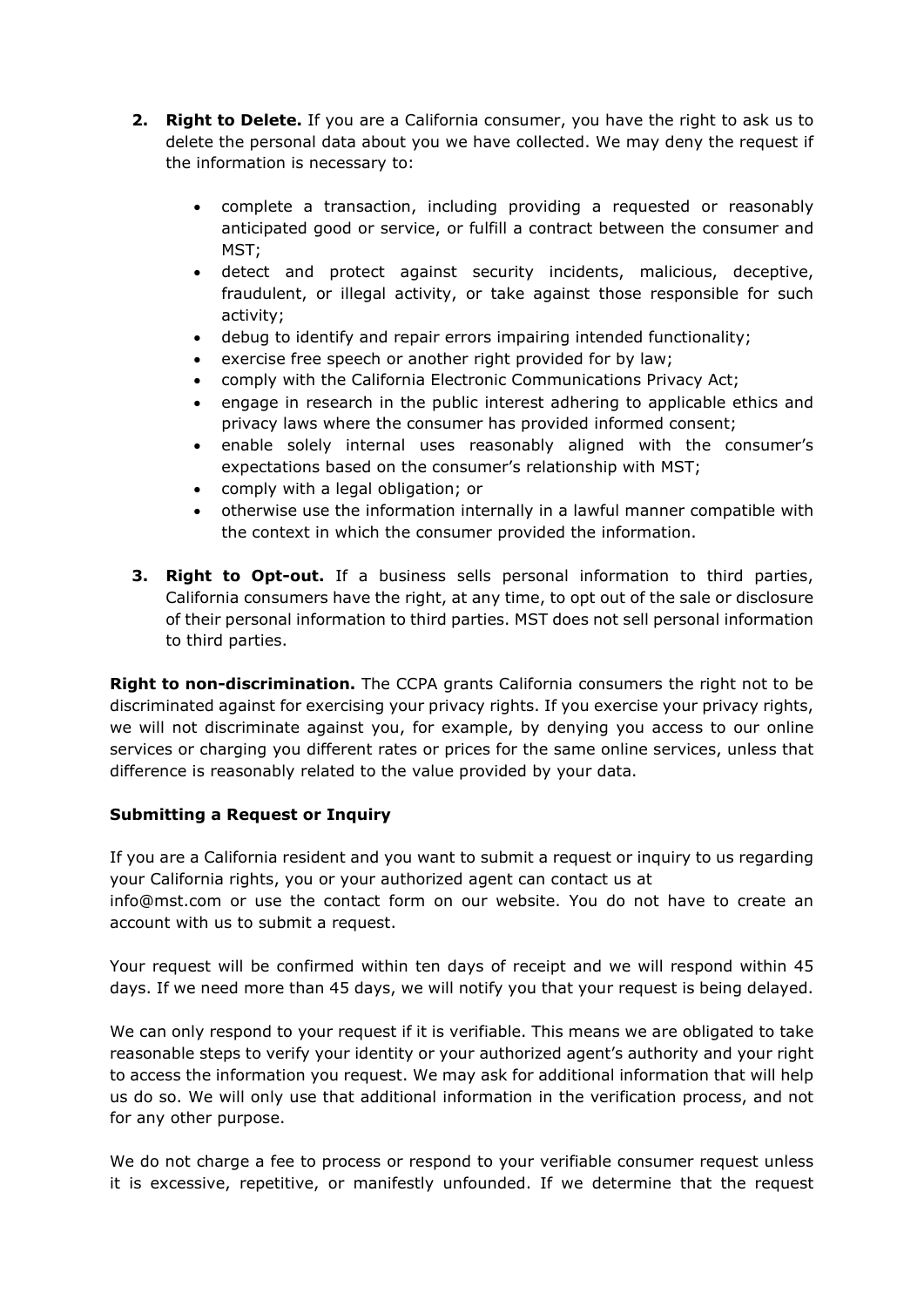warrants a fee, we will tell you why we made that decision and provide you with a cost estimate before completing your request.